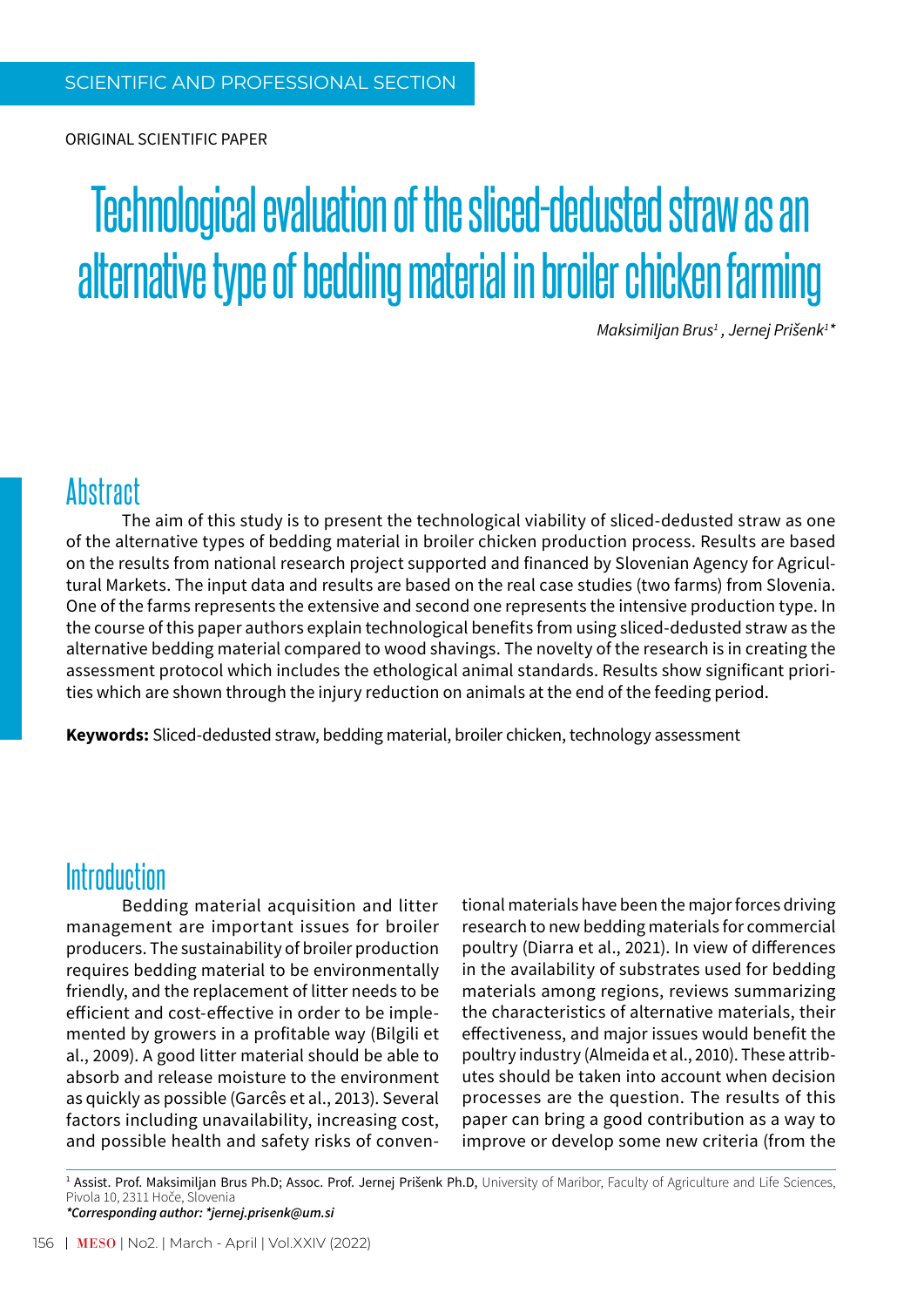#### ZNANSTVENO STRUČNI DIO

ethological aspect) which can be taken into account during the quality assessment of bedding materials. During the literature review, we identified a lot of studies which assessed the quality of bedding material through its technological assessment, but research forgot to assess the bedding material through its well-being criteria for animals. Authors recognized the good contribution of this paper from two different aspects; i) sliced-dedusted straw is one of the alternative types of bedding materials and ii) its quality value has been defined according to ethological standards, not only economic values.

Sliced-dedusted straw is produced by one of Slovenian companies, and it has already been used as a bedding material in horse breeding (Prišenk et al., 2017). The results in this study recognize the technological and economic benefits

in horse breeding technology. From this aspect it is necessary to assess this alternative type of bedding material as one of the options for broiler chickens. The results were based on the field research studies on two different farms from Slovenia.

The novelty of this research is in creating the assessment protocol which was specified by authors and based on the preliminary literature reviews. This contribution can lead to new and easy assessment procedure which can be easily handled by farmers or producers.

More deeply, the explanation can be found under methodology Insert (Table 1). The paper follows the academic standard writing while presenting the scientific results including discussion section and explaining the future scientific challenges in the conclusion section.

| No. of<br>observation | <b>Type of</b><br>observation                                                        | <b>Explanation of</b><br>observation                                                                | <b>Number of</b><br>classes                                  | <b>Abbreviation of classes and</b><br>description                                                                                                                                                                                                                  | <b>Measurement</b><br>unit                                                                                                          |
|-----------------------|--------------------------------------------------------------------------------------|-----------------------------------------------------------------------------------------------------|--------------------------------------------------------------|--------------------------------------------------------------------------------------------------------------------------------------------------------------------------------------------------------------------------------------------------------------------|-------------------------------------------------------------------------------------------------------------------------------------|
|                       | Daily assess-<br>ment of bed-<br>ding material<br>quality                            | Assessment of<br>bedding<br>materials                                                               | 5(0, 1, 2, 3, 4)                                             | 0 - Dry and flaky, moves easily with the<br>foot<br>1 - Dry but not easy to move with foot<br>2 - Leaves imprint of foot<br>3 - Sticks to boots and sticks readily in a<br>ball if compacted<br>4 - Sticks to boots once the cap or com-<br>pacted crust is broken | Quantitative assess-<br>ment                                                                                                        |
| $\mathbf{II}$         | Daily assess-<br>ment of ani-<br>mal activities                                      | Observation of<br>different animal<br>activities                                                    | 5 (values from<br>0 % to 100 %.<br>Total amount<br>is 100 %) | 1 - Research activity<br>2- Feed searching<br>3- Browsing<br>4 - Dust bath<br>5 - Resting                                                                                                                                                                          | Percentage (%)                                                                                                                      |
| $\mathbf{III}$        | Achieved body<br>weight of live<br>animals and<br>weight of<br>slaughtered<br>animal | The weight of<br>body weight<br>at the end of<br>fattening period<br>and the weight<br>of carcasses | $\overline{2}$                                               | 1 - Live body weight<br>2- Carcass weight                                                                                                                                                                                                                          | Grams(g)                                                                                                                            |
| IV                    | Incidence<br>of footpad<br>dermatitis<br>estimates on<br>animals                     | Assessment of<br>incidence of<br>footpad derma-<br>titis                                            | 5(0, 1, 2, 3, 4)                                             | $0 - FPD0$<br>$1 - FPD1$<br>$2 - FPD2$<br>$3 - FPD3$                                                                                                                                                                                                               | <b>Quantitative as-</b><br>sessment of breed-<br>ers from 0 to 4.<br>$(e.i. 0 - no footpad)$<br>dermatitis                          |
| $\vee$                | Incidence of<br>hock burns on<br>animals                                             | Assessment of<br>incidence of<br>hock burns                                                         | 5(0, 1, 2, 3, 4)                                             | $0 - HB0$<br>$1 - HB1$<br>$2 - HB2$                                                                                                                                                                                                                                | Quantitative assess-<br>ment of breeders<br>from $0$ to $2$ .<br>$(e.i. 0 - no hock)$<br>burns<br>4 - huge hock<br>burns)           |
| VI                    | Incidence of<br>chest blisters<br>on animals                                         | Assessment of<br>incidence of<br>chest blister                                                      | 5(0, 1, 2, 3, 4)                                             | $0 - CB 0$<br>$1 - CB$ 1<br>$2 - CB2$<br>$3 - CB3$<br>$4 - CB$ 4                                                                                                                                                                                                   | <b>Ouantitative assess-</b><br>ment of breeders<br>from 0 to 4.<br>$(e.i. 0 - no chest)$<br>blisters<br>4 - huge chest<br>blisters) |

#### **Table 1** Setup of observed data for further implementation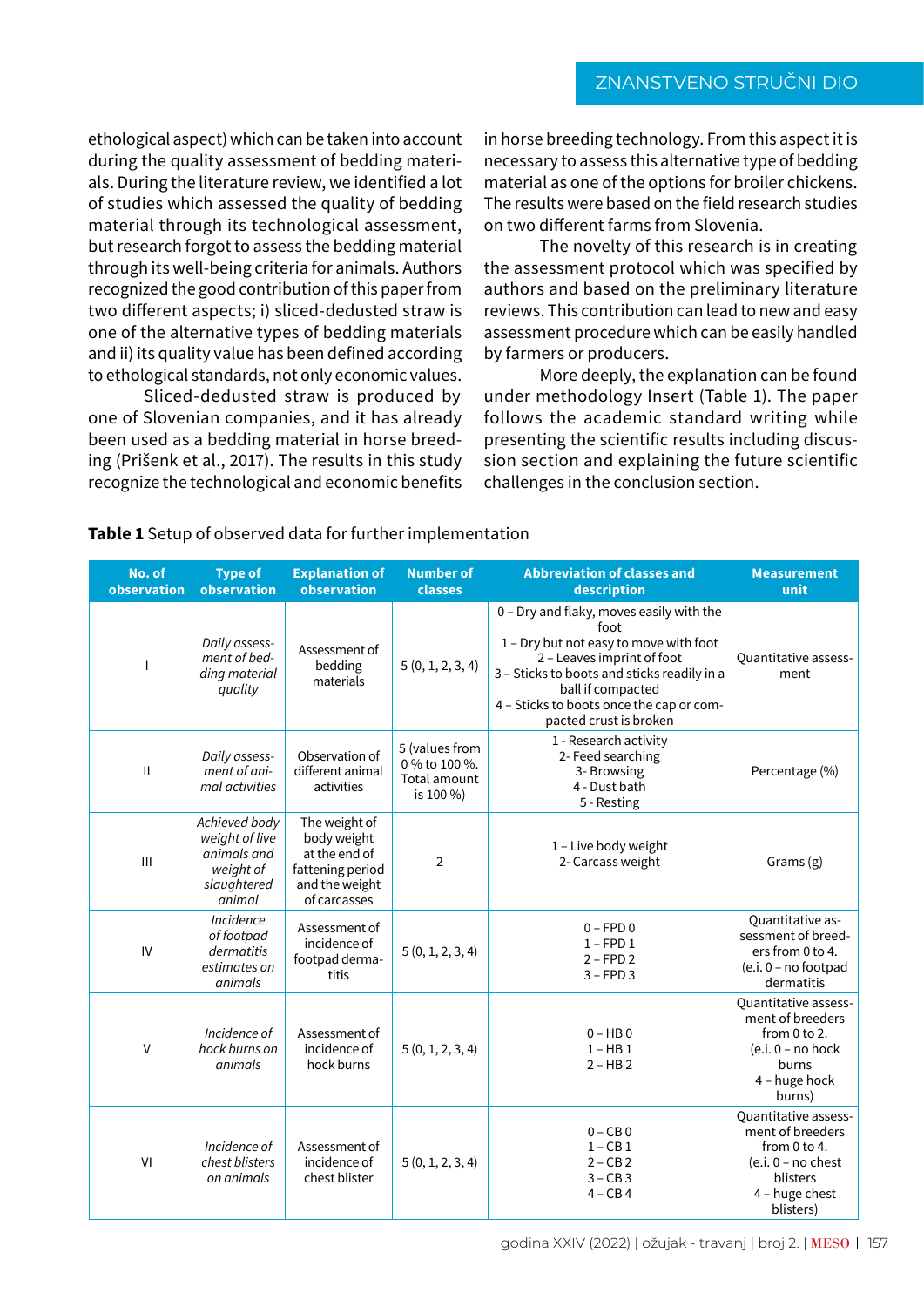## **Material and methods**

Two farms were taken into consideration. For clearer interpretation and to avoid any ambiguity we named it as Farm No. 1 and Farm No. 2. The GPS coordinates of the farm 1 are 46°37'57.3"N 15°27'04.2"E and for farm 2 are 46°17'20.5"N 15°25'26.0"E. The production capacity of farm 1 is approx. 130 broiler chickens and on the farm 2 the total capacity is approx. 11000 broiler chickens in one feeding period.

Assessment protocol was based on the criteria which were taken from specific veterinary science, ethology standards and behavioural elements. The protocol was prepared according to various existing protocols for the assessment of animal welfare, but which are not entirely suitable for the daily assessment of animal welfare by farmers (Welfare Quality, 2009; AssureWel, 2020; Ebene, 2020). Broilers were reared in accordance to Slovenian legislation (Directive/43/ES, ULRS no. 51/2010, UL RS, no. 38/2013) and recommendations for broilers ROSS 308 (Aviagen, 2018). Breeders took the assessment protocol list at the start of every repetition of the survey. For calculation of the statistical significance values it was necessary to collect a representative number of observations. According to that, 764 observations or assessment/

input data were collected. Data were collected on observations of different criteria, such as i) daily assessment of bedding material quality, ii) daily assessment of animal activities, at slaughter was determined iii) achieved live weight and carcass weight, iv) incidence of foot pad dermatitis, v) Incidence of hock burns and vi) incidence of breast **hlisters** 

Input data have different measurement units and other characteristics which are presented in table 1.

Assessment protocol was carried out by farm breeders during all repetitions. Observations I and II have been collected daily, while the others were collected at the end of the fattening period. During the research 6 repetitions were carried out on the farms. After getting the input data from all repetitions from both farms, researchers were focused on data conversion. This step was done by Excel MS Office program and data were further classified and available for further statistical analysis in SPSS IBM ver. 25.1 program. Because the performance of the research project is in the second year (the duration of the project is stated as 3 years), here we present only preliminary results in the way of statistical significations for every type of observations. For further data, processing authors plan to identify any statistical correlations.



Figure 1: Litter quality assessment

## **Results and discussion**

The results are presented separately for different assessments according to bedding materials, animal activities and technological characteristics.

During the analysis based on the incidence of litter quality assessments (Figure 1), we found a significant (p ≤ 0.05) difference between sliced-dedusted straw and wood-shaving in the incidence of scores 0 and 2. The incidence of score 3 we found only at wood-shaving, but none in the sliced-dedusted straw. In the case of sliced-dedusted straw, we find a significantly ( $p \le 0.05$ ) higher incidence of the score 0 compared to wood shaving. Thus, the animals spent more time on dry and loose bedding. There was no significant difference in the incidence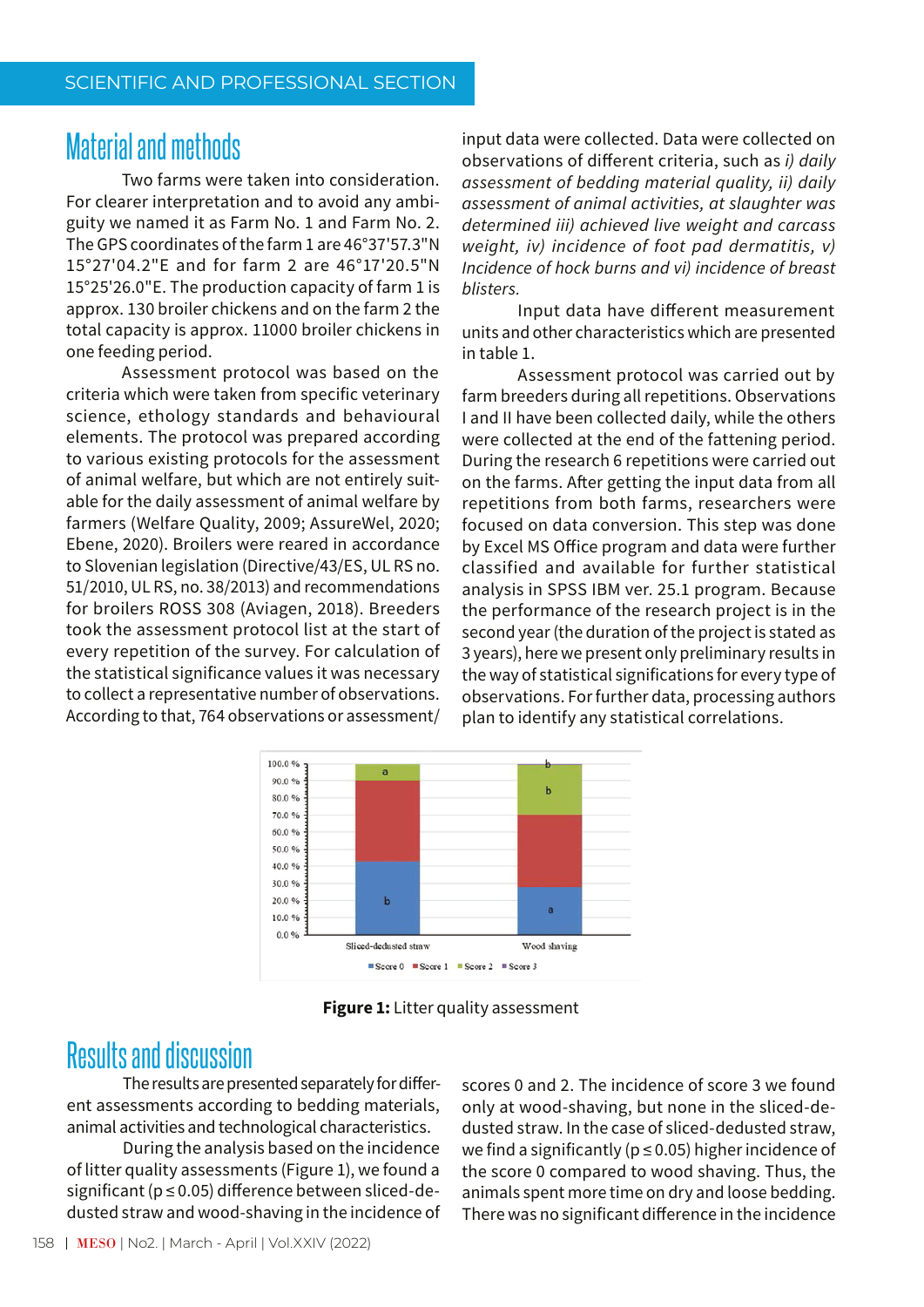of score 1 for litter between sliced-dedusted straw and wood shaving. The incidence rate of score 2 differs significantly ( $p \le 0.05$ ) between both litter materials. Significantly ( $p \le 0.05$ ) lower incidence of score 2 was found at the sliced-dedusted straw in comparison to the wood-shaving. In the case of wood-shaving, a score 3 also appears, which was not observed at sliced-dedusted straw and this lead

to significant difference ( $p \le 0.05$ ) in comparison to sliced-dedusted straw. Based on the assessment of bedding quality in accordance with the protocol (Welfare Quality, 2009), sliced-dedusted straw was able to absorb moisture from the environment faster and retain it longer, based on changed physical properties, which was reflected in a significantly higher share of 0.





Figure 2 shows the significant differences  $(p \le 0.05)$  in the identified individual activities of chickens on different litters (sliced-dedusted straw or wood shaving) used in the observation. Chickens housed on the sliced-dedusted straw showed

significantly ( $p \le 0.05$ ) more activity as a research activity, feed search, browsing, and dust baths. Significantly ( $p \le 0.05$ ) highest incidence of resting was found on wood shaving.

In the analysis of slaughter data, 249 animals



Figure 3: Live body weight and carcass weight of chickens

from three farms were included. Three tests with sliced-dedusted straw and three tests with wood shaving were performed on each farm. Statistical comparison of live weight and weight of cleaned carcasses between groups of animals fed on straw or sawdust did not show significant differences.

Analysis of the incidence of footpad dermatitis (FPD) in chickens (Figure 4) housed on sliced-dedusted straw or wood shaving showed significant (p  $\leq$  0.05) difference. Higher number of animals without FPD was found on sliced-dedusted straw compared

to wood shaving. The other two classes 1 and 2 on sliced-dedusted straw were significantly ( $p \le 0.05$ ) lower compared to wood shaving.

Statistical analysis of the incidence of hock burns (HB) in chickens (Figure 5) reared on sliced-dedusted straw or wood shaving showed significantly ( $p \le 0.05$ ), respectively. Significantly more chickens without injuries were reared on sliced-dedusted straw compared to wood shaving. The incidence of HB1 and HB 2 damage on sliced-dedusted straw was significantly ( $p \le 0.05$ ) lower compared to wood shaving.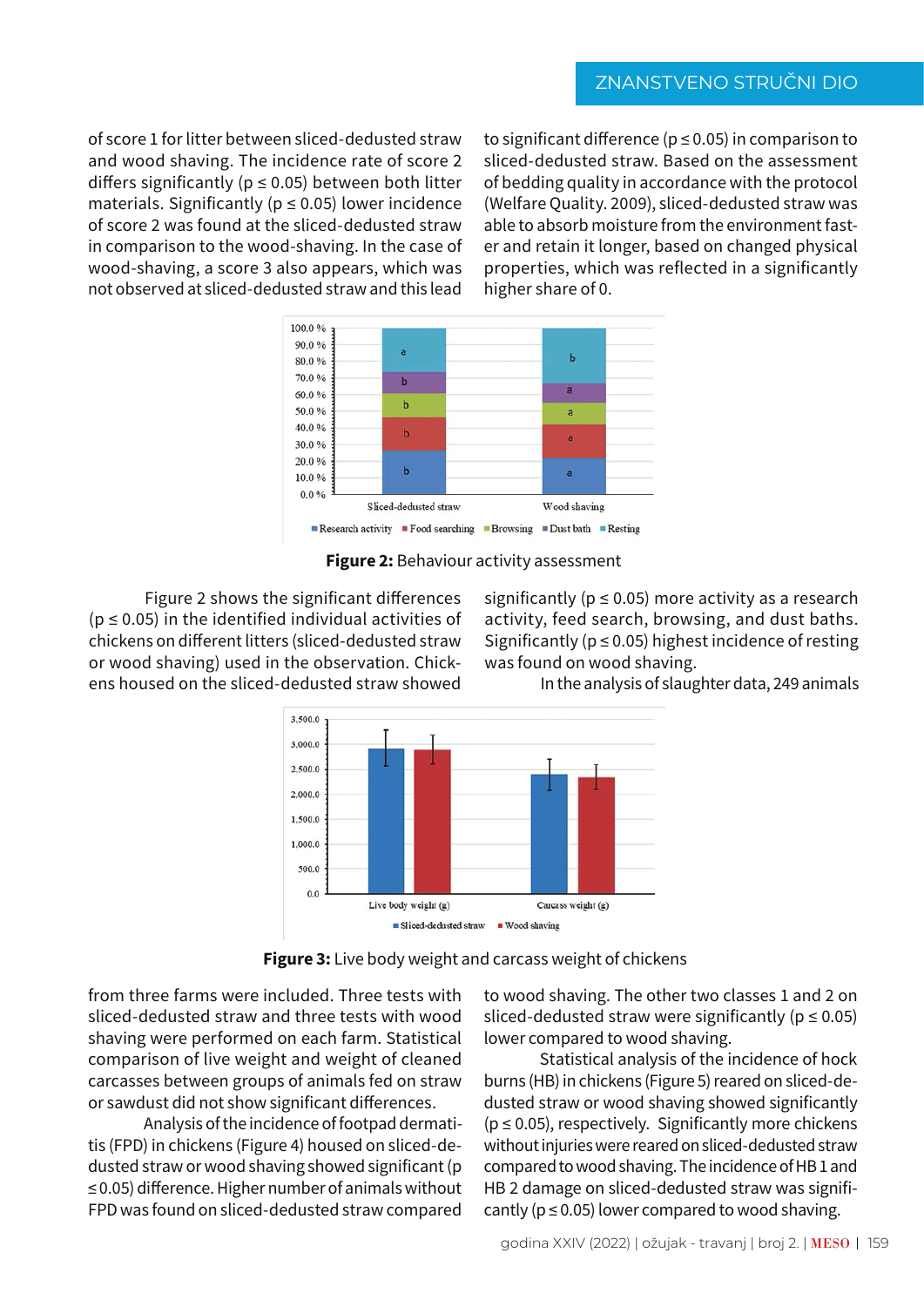#### SCIENTIFIC AND PROFESSIONAL SECTION



Figure 4: Incidence of footpad dermatitis (FPD)

Analysis of the incidence of chest blisters (CB) in chickens (Figure 6) showed an insignificant difference in the proportion of CB 0 lesions in both groups. A significantly ( $p \le 0.05$ ) higher proportion of CB 1 lesions was found on sliced-dedusted straw than on wood shaving. Incidence of CB 2 was significantly less on sliced-dedusted straw than

on wood shaving. The incidence of CB 3 damage was only on wood shaving. Thus, the occurrence of a higher proportion of FPD, HB and CB damage can be associated with prolonged wet litter in the rearing period of broilers and is in accordance with literature findings (de Jong et al., 2014).



Figure 5: Incidence of hock burns

## Conclusion

A new technological approach to straw processing has contributed to a significant improvement in the physical properties of straw as expected for excellent bedding (Dunlop et al., 2016a, Dunlop et

al., 2016b). Based on the findings and statistical analyses of the experimental data, we can conclude that the use of sliced-dedusted straw resulted in achieved better living conditions for chickens, as they were



Figure 6: Incidence of chest blisters (CB)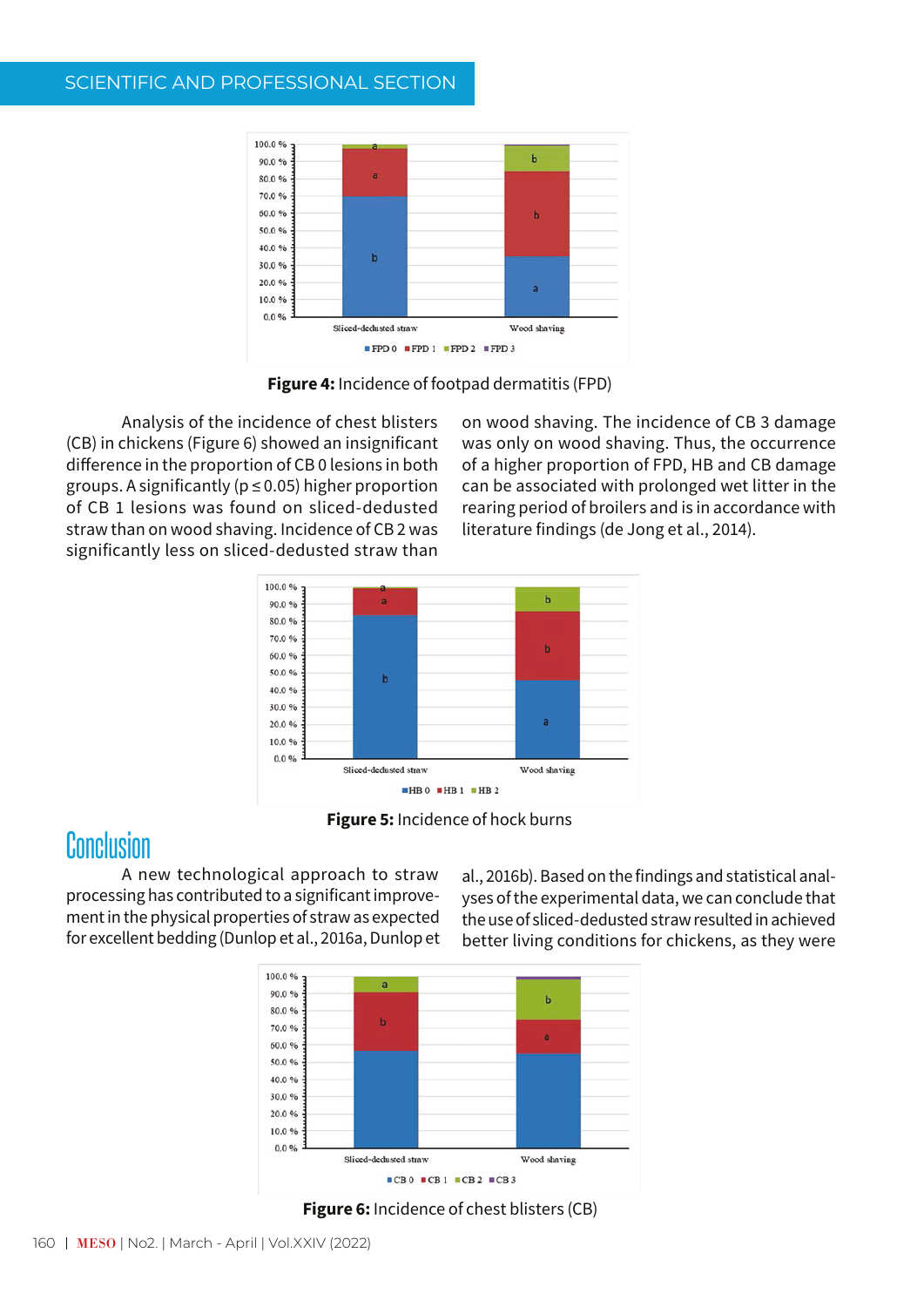raised on dry litter for a longer time period (Figure 1). Such good conditions provided the chickens on the sliced-dedusted straw with more movement activity and development of positive interactions compared to wood shaving (Figure 2). However, a greater proportion of movement did not result in achieved lower body weight or lower carcass weight (Figure 3). Despite the higher activity, the animals on sliced-dedusted straw suffered significantly less damage to the foot pad dermatitis (FPD) (Figure 4), as well as significantly less hock burns HB (Figure 5) and significantly fewer higher-grade chest blisters (CB) (Figure 6).

# References

- [1] Almeida, Paz ICL., RG. Garcia, R. Bernardi, IA Nääs, FR Caldara, LW Freitas LW. (2010): Selecting appropriate bedding to reduce locomotion problems in broilers. Brazil J Poultry Sci. 12, 189–95. https://doi.org/10.1590/S1516-635X2010000300008
- **[2] AssureWel (2020):** http://www.assurewel.org/Portals/2/Documents/Assure Wel%20brochure.pdf
- **[3] Aviagen (2018):** Ross broiler management handbook. http://en.aviagen.com/assets/Tech\_Center/Ross\_Broiler/Ross-BroilerHandbook2018-EN.pdf
- **[4] Diarra, S., S. Lameta, F. Amosa, S. Anand (2021):** Alternative Bedding materials for poultry: availability, efficacy and major constraints. Front. Vet. Sci., 8, 1-8. doi: 10.3389/fvets.2021.669504
- **[5] Garcês, A, SMS. Afonso, A. Chilundo, CTS Jairoce. (2013):** Evaluation of different litter materials for broiler production in a hot and humid environment: 1. litter characteristics and quality. J Appl Poultry Res. 22,168–76. https://doi.org/10.3382/japr.2012-00547
- **[6] Prišenk, J., J. Turk, Č. Rozman, K Pažek, M Janžekovič (2017):** Feasibility analysis of different bedding materials for horses. J Appl. Anim. Res., 46 (1), 798-803. https://doi.org/10.1080/09712119.2017.1403919
- **[7] de Jong, I. C., H. Gunnink, J. van Harn (2014):** Wet litter not only induces footpad dermatitis but also reduces overall welfare, technical performance, and carcass yield in broiler chickens. The Journal of Applied Poultry Research, 23, 51–58
- **[8] Ebene (2020):** https://www.itavi.asso.fr/sites/default/files/files /EBENE\_ fiche\_ commune(1).pdf
- **[9] Welfare Quality (2009):** The Welfare Quality® assessment protocol for poultry (broilers, laying hens). The Welfare Quality® Consortium, Lelystad, The Netherlands. http://edepot.wur.nl/233471
- **[10] Dunlop, MW, J. McAuley, PJ. Blackall, RM Stuetz (2016a):** Water activity of poultry litter: Relationship to moisture content during a grow-out. J. Environ. Manage., 172:201-206. DOI:10.1016/j.jenvman.2016.02.036
- [11] Dunlop, MW, AF. Moss, P.J. Groves, S.J. Wilkinson, R.M. Stuetz, P.H. Selle (2016b): The multidimensional causal factors of 'wet litter' in chicken-meat production. Sci. Total Environ., 562,766-776. DOI:10.1016/j.scitotenv.2016.03.147
- **[12] Directive/43/ES;** Directive Laying Down Minimum Rules for the Protection of Chickens Kept for Meat Production. Council directive 2007/43/ES. EU: Brussels, Belgium, 2007; pp. 19–28.
- **[13] UL RS no. 51/2010;** Rules on the Protection of Livestock. Regulation. Ministry of Agriculture, Forestry and Food: Ljubljana, Slovenia, 2010; pp. 1–18.
- **[14] UL RS, no. 38/2013;** Animal Protection Act (Official Consolidated Text) (ZZZiv-UPB3). Ministry of Agriculture, Forestry and Food: Ljubljana, Slovenia, 2013; pp. 1–12.

**Received: 15.03.2022. Accepted: 22.3.2022.**

# Tehnološka evaluacija rezane otprašene slame kao alternativnog materijala za stelju u uzgoju brojlera

#### Sažetak

Cilj ovog istraživanja je prezentirati tehnološku održivost rezane otprašene slame kao jednog od alternativnih tipova stelje u proizvodnom procesu brojlera. Rezultati su temeljeni na rezultatima nacionalnog istraživačkog projekta podržanog i financiranog od strane Slovenske agencije za poljoprivredna tržišta. Ulazni podaci i rezultati temeljeni su na dvije stvarne analize slučaja (dvije farme) iz Slovenije. Jedna od farmi predstavlja ekstenzivan, a druga predstavlja intenzivan tip proizvodnje. Kroz rad autori objašnjavaju tehnološke prednosti korištenja rezane otprašene slame kao alternativnog materijala za stelje u usporedbi s drvnom piljevinom. Novost ovog istraživanja je stvaranje protokola procjene koji uključuje etološke životinjske standarde. Rezultati pokazuju značajne prednosti koje su prikazane kroz smanjenje ozljeda na životinjama na kraju perioda hranidbe.

**Key words:** Rezana otprašena slama, materijal za stelju, brojler, tehnološka procjena